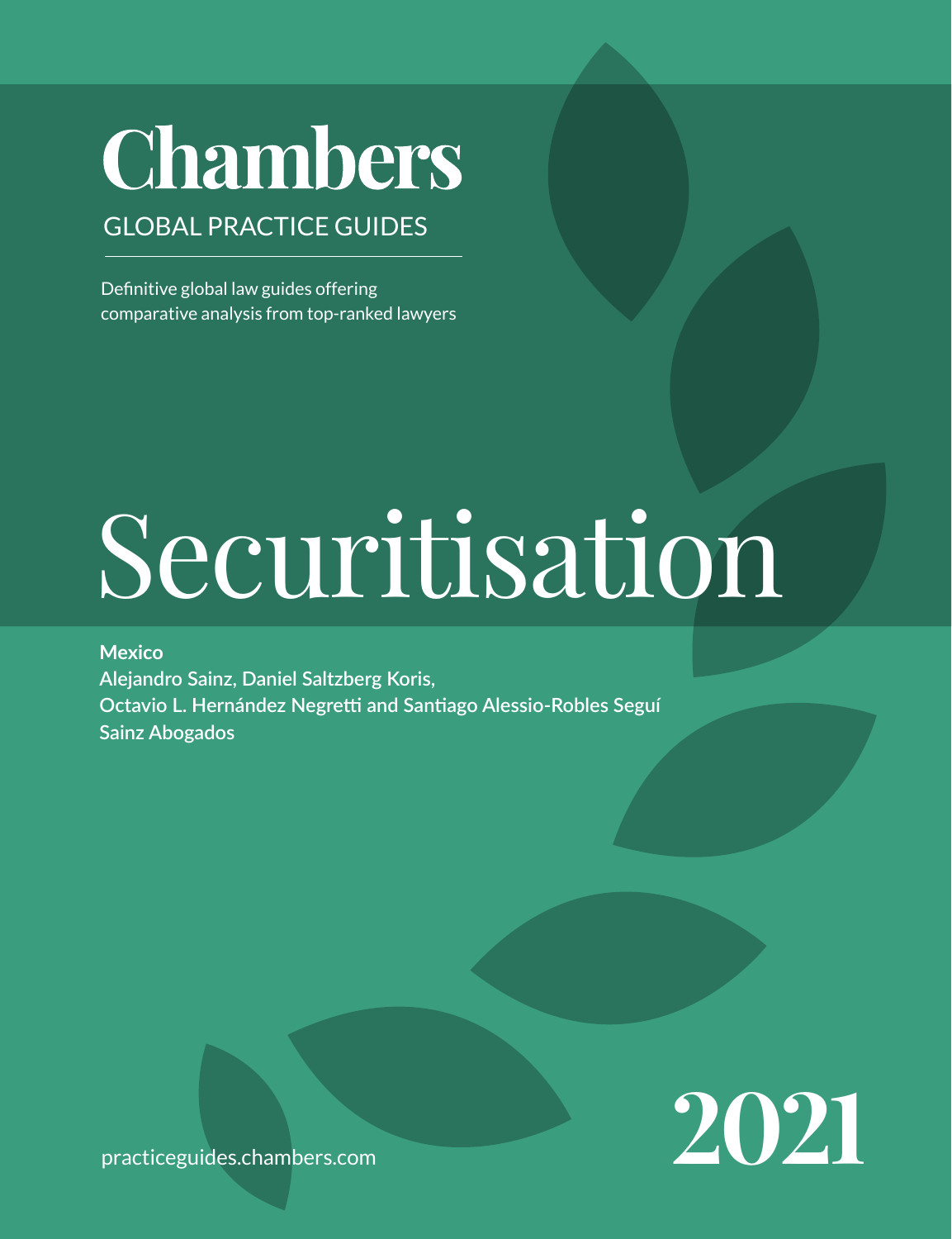## Law and Practice

*Contributed by:*

*Alejandro Sainz, Daniel Saltzberg Koris, Octavio L. Hernández Negretti and Santiago Alessio-Robles Seguí Sainz Abogado[s see p.12](#page-11-0)*

#### **CONTENTS**

| 1. Structurally Embedded Laws of General |                                                     |     |  |
|------------------------------------------|-----------------------------------------------------|-----|--|
|                                          | Application                                         | p.3 |  |
| 1.1                                      | <b>Insolvency Laws</b>                              | p.3 |  |
| 1.2                                      | <b>Special-Purpose Entities</b>                     | p.3 |  |
| 1.3                                      | <b>Transfer of Financial Assets</b>                 | p.4 |  |
| 1.4                                      | Construction of Bankruptcy-Remote Transactions      | p.4 |  |
|                                          | 2. Tax Laws and Issues                              | p.5 |  |
| 2.1                                      | <b>Taxes and Tax Avoidance</b>                      | p.5 |  |
| 2.2                                      | <b>Taxes on SPEs</b>                                | p.5 |  |
| 2.3                                      | <b>Taxes on Transfers Crossing Borders</b>          | p.5 |  |
| 2.4                                      | <b>Other Taxes</b>                                  | D.6 |  |
| 2.5                                      | <b>Obtaining Legal Opinions</b>                     | D.6 |  |
|                                          | 3. Accounting Rules and Issues                      | p.6 |  |
| 3.1                                      | Legal Issues with Securitisation Accounting Rules   | p.6 |  |
| 3.2                                      | Dealing with Legal Issues                           | p.6 |  |
|                                          | 4. Laws and Regulations Specifically Relating to    |     |  |
|                                          | Securitisation                                      | p.6 |  |
| 4.1                                      | Specific Disclosure Laws or Regulations             | D.6 |  |
| 4.2                                      | General Disclosure Laws or Regulations              | p.7 |  |
| 4.3                                      | <b>Credit Risk Retention</b>                        | p.7 |  |
| 4.4                                      | <b>Periodic Reporting</b>                           | p.7 |  |
| 4.5                                      | Activities of Rating Agencies                       | p.7 |  |
| 4.6                                      | Treatment of Securitisation in Financial Entities   | p.8 |  |
| 4.7                                      | Use of Derivatives                                  | p.8 |  |
| 4.8                                      | <b>Investor Protection</b>                          | p.8 |  |
| 4.9                                      | <b>Banks Securitising Financial Assets</b>          | D.8 |  |
|                                          | 4.10 SPEs or Other Entities                         | p.8 |  |
| 4.11                                     | Activities Avoided by SPEs or Other                 |     |  |
|                                          | <b>Securitisation Entities</b>                      | p.8 |  |
|                                          | 4.12 Material Forms of Credit Enhancement           | p.8 |  |
|                                          | 4.13 Participation of Government-Sponsored Entities | p.8 |  |
|                                          | 4.14 Entities Investing in Securitisation           | p.9 |  |



**MEXICO** 

|                                    | 5. Documentation                                     | p.9  |
|------------------------------------|------------------------------------------------------|------|
| 5.1                                | <b>Bankruptcy-Remote Transfers</b>                   | p.9  |
| 5.2                                | <b>Principal Warranties</b>                          | p.9  |
| 5.3                                | <b>Principal Perfection Provisions</b>               | p.9  |
| 5.4                                | <b>Principal Covenants</b>                           | p.9  |
| 5.5                                | <b>Principal Servicing Provisions</b>                | p.10 |
| 5.6                                | <b>Principal Defaults</b>                            | p.10 |
| 5.7                                | <b>Principal Indemnities</b>                         | p.10 |
|                                    | 6. Roles and Responsibilities of the Parties         | p.10 |
| 6.1                                | <b>Issuers</b>                                       | p.10 |
| 6.2                                | Sponsors                                             | p.10 |
| 6.3                                | Underwriters and Placement Agents                    | p.10 |
| 6.4                                | Servicers                                            | p.10 |
| 6.5                                | Investors                                            | p.11 |
| 6.6                                | <b>Trustees</b>                                      | p.11 |
| <b>7. Synthetic Securitisation</b> | p.11                                                 |      |
| 7.1                                | Synthetic Securitisation Regulation and<br>Structure | p.11 |
| 8. Specific Asset Types            | p.11                                                 |      |
| 8.1                                | Common Financial Assets                              | p.11 |
| 8.2                                | <b>Common Structures</b>                             | p.11 |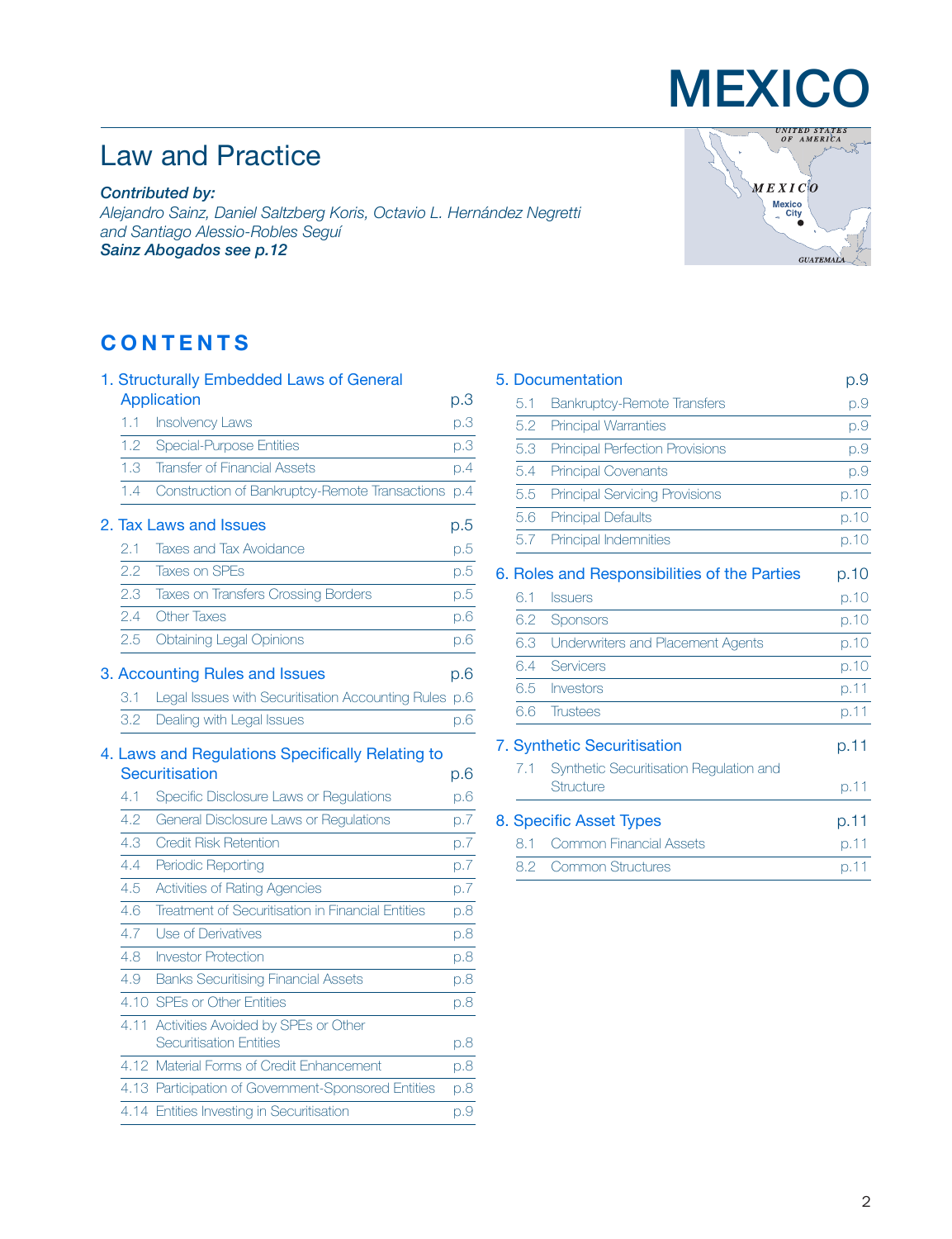<span id="page-2-0"></span>*Contributed by: Alejandro Sainz, Daniel Saltzberg Koris, Octavio L. Hernández Negretti and Santiago Alessio-Robles Seguí, Sainz Abogados*

#### **1 . S T R U C T U R A L LY E M B E D D E D L A W S O F GENERAL APPLICATION**

#### **1.1 Insolvency Laws**

The Mexican Bankruptcy Law (*Ley de Concursos Mercantiles*) protects the preservation of the debtor as a going-concern (unless the proceeding is in the liquidation stage), in order to reach a restructuring plan with the required majority of creditors. It also classifies creditors into different categories/ranks and provides different seniority to their claims. The main types of claims recognised by the Mexican Bankruptcy Law, in ranking priority, are as follows:

- labour claims and expenses to administer the estate and credits against the estate;
- secured;
- unsecured taxes;
- unsecured; and
- subordinated (intercompany claims).

The only claims recognised and characterised as "secured" are those in favour of creditors holding a security interest over assets owned by the debtor, provided that such collateral is structured as mortgages (a real property, in rem, guarantee) or pledges (ordinary pledge or debtor in possession/floating/non-possessory pledge).

Consequently, a crucial feature of public securitisations and other types of private structured financing transactions is to attempt to isolate the assets through special vehicles that aim to be bankruptcy remote. In Mexico, this is normally achieved (although it can be challenged by third parties) by transferring the corresponding assets into a separate special purpose vehicle/entity, in the form of a "true sale" trust agreement (*fideicomiso*).

Therefore, assets that have been legally transferred into a trust should be deemed, in principle, to be segregated from the debtor's estate if the debtor is subject to a voluntary or involuntary bankruptcy process (*concurso mercantil*) (as provided in Article 71(VII)(e) of the Mexican Bankruptcy Law). It must be proved that the transfer of the assets into the vehicle was implemented as a true sale, pursuant to which the trust (through the trustee thereunder) shall be considered the title holder of the assets, as opposed to a simple guaranty vehicle that continues to be controlled by the debtor.

Accordingly, if the trust was structured simply as a security instrument, then such transaction could be challenged as not being a true sale mechanism, in which case its assets might be considered as part of the estate of the debtor for the purposes of the applicable terms of the Mexican Bankruptcy Law, and thus the claims covered by such deficient vehicle could be considered as unsecured claims, ranking at the bottom of the priority waterfall under a concurso proceeding, ahead of subordinated claims only.

#### **1.2 Special-Purpose Entities**

As explained, trusts (*fideicomisos*) are the most common form of SPE for securitisations in Mexico. With a few exceptions for security trusts, only financial institutions (banks, acting through their trustee division) can act as trustees under the trust agreements. In addition, trusts used for public securitisations, as issuers, would be managed by a technical committee (equivalent to a company's board of directors), at least 25% of which must be independent members.

Although Mexican trusts are commercial contracts governed by Mexican laws (which provide for certain mandatory provisions that cannot be modified or waived), this type of vehicle allows for enough flexibility and is widely used for these purposes. Trusts used for public securitisations and similar private secured transactions typically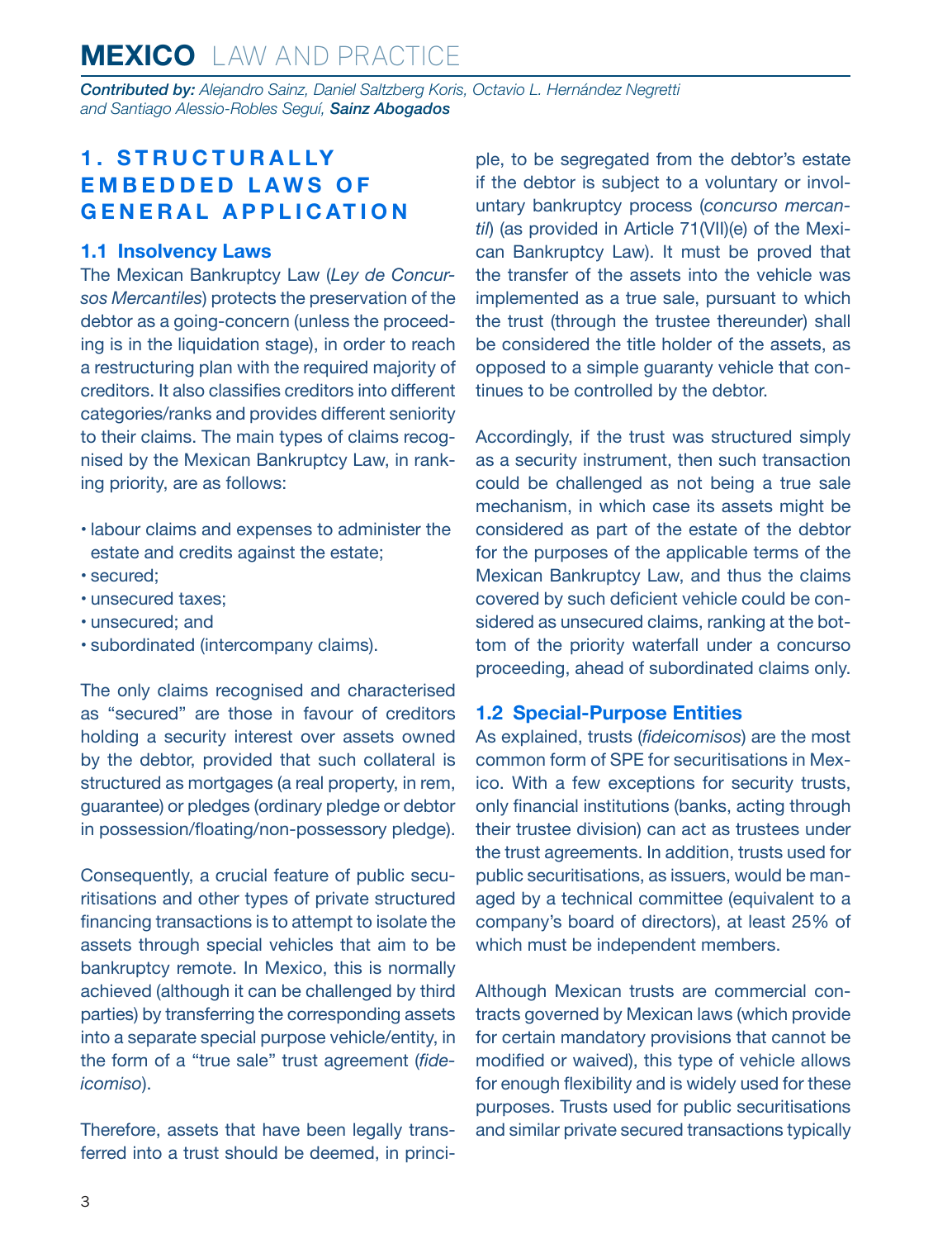<span id="page-3-0"></span>consist of three parties: the settlor, the trustee, and the beneficiary (investors).

Securitisations can also be structured through a direct or indirect subsidiary of the debtor/issuer, as an SPE. However, in the event of bankruptcy, creditors would have the right to request for the SPE to be jointly declared insolvent, but without consolidating the estate of the SPE with the estate of the main debtor. Although the assets transferred to the SPE would not be consolidated into the estate of the principal debtor, its creditors would have direct actions against the SPE and could drag it into the bankruptcy procedure. Therefore, it is advisable to structure securitisations through true sale trust mechanisms.

#### **1.3 Transfer of Financial Assets**

The general rule is that the transfer of real estate in favour of a trust must be evidenced by a written agreement and formalised before a notary public (and registered before the corresponding Public Registry of Property) in order to be effective against third parties. However, the transfer of financial assets (ie, accounts receivables) is effective upon an agreement between the assignor and the assignee being reached, regardless of such agreement being documented or formalised in the form of a notarial deed, provided that the debtor of such receivable is duly notified. In the case of public securitisations, and since the transaction documents will be subject to review by the authority and described in legal opinions, a written agreement will be necessary.

Obtaining the authorisation from the debtor of the account receivable is not necessary for transferring financial assets, unless it is expressly required in the original documentation of the claim being transferred. However, such assignment of rights will become effective against the debtor once the latter is notified either before two witnesses or before a Mexican notary public, and against third parties as from the date of its filing before the Sole Registry of Movable Assets (*Registro Único de Garantías Mobiliarias –* the RUG).

Also, generally, for an assignment in favour of a Mexican trust to be considered a true sale, whether the assignor of the assets received adequate consideration or full market value in exchange of the transferred assets should be analysed, in order to evidence an assignment rather than a simple grant of a security interest. If the transfer is performed as a "true sale", then the assignment of the receivables should not be considered as collateral to a credit facility and, in principle, such assets should not be subject to bankruptcy look-back/claw-back provisions (ie, the period when transactions can be reviewed and, in some cases, declared null and void, to protect creditors from debtors who have engaged in fraudulent activity that diminishes the value available for such creditors).

#### **1.4 Construction of Bankruptcy-Remote Transactions**

In order to construct a bankruptcy-remote transaction, the most common vehicle pursuant to Mexican law is a Mexican trust, by means of which the settlor transfers (assigns) assets into the trust estate, for the benefit of the investors (trust beneficiaries). Such trust would normally include a waterfall to allocate the proceeds received in the trust (ie, payment of the costs of the bankruptcy-remote structure, fees, interest, default interest, principal and the remaining amount transferred back to the settlor). The most common types of Mexican trusts are as follows:

• a guarantee trust, in which the settlor transfers and assigns to the trustee (a Mexican bank acting in such capacity) real or personal property or rights to secure the payment of obligations in benefit of the beneficiaries thereunder;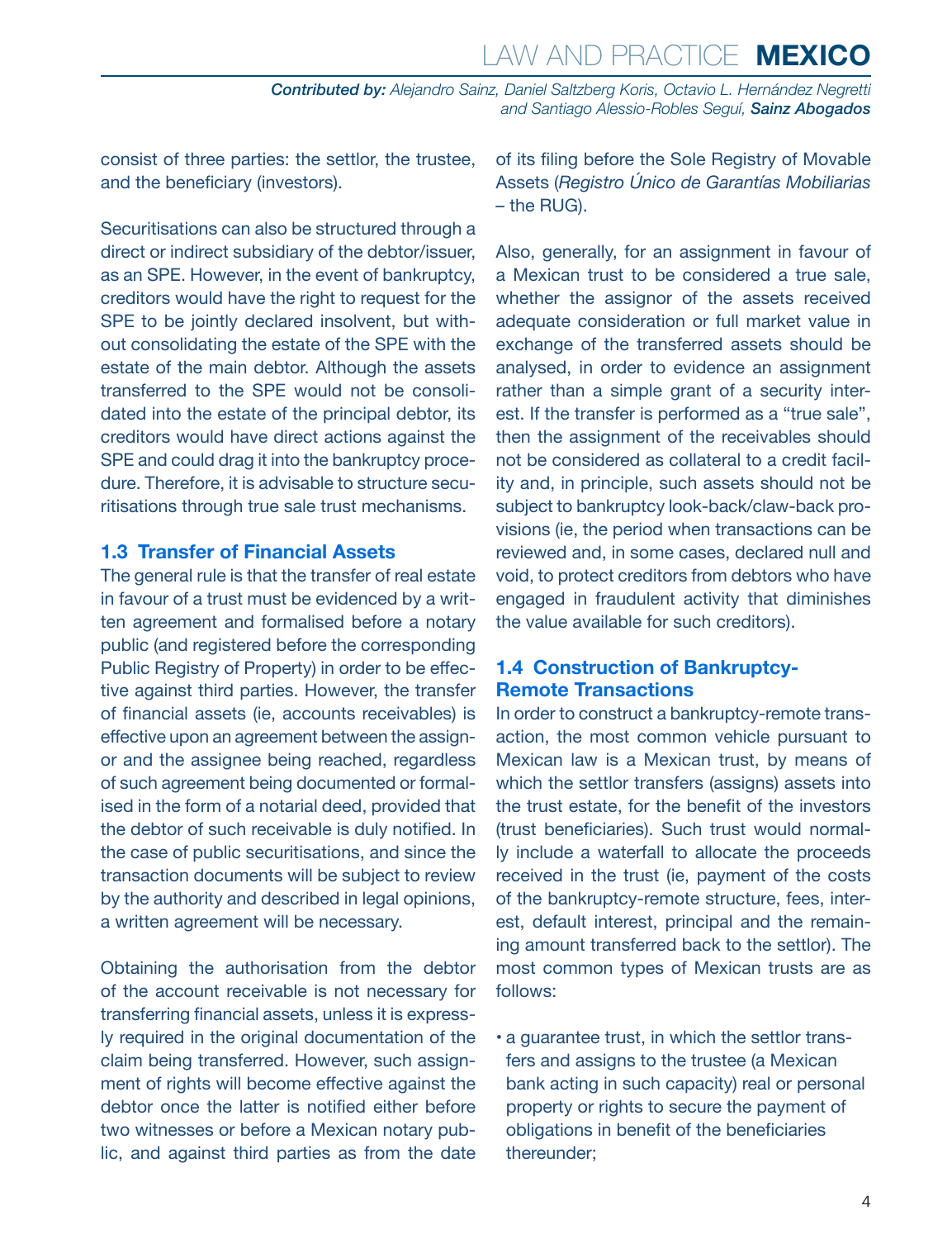<span id="page-4-0"></span>*Contributed by: Alejandro Sainz, Daniel Saltzberg Koris, Octavio L. Hernández Negretti and Santiago Alessio-Robles Seguí, Sainz Abogados*

- a source of payment and administration trust, in which certain assets (ie, account receivables) are transferred (through an assignment agreement) to the trust to serve as a source of payment for credit facilities, according to a waterfall of funds to be provided for in the trust agreement; and
- ia "securitisation" trust, in which the assets (ie, account receivables) are undoubtedly transferred into the trust as a true sale perfected mechanism, and the trust is the main debtor or issuer of the securities to be placed in the open market (commercial paper or *certificados bursátiles* – securitised certificates).

However, Mexican courts have issued different – and sometimes contradictory – rulings when determining if certain transactions should be characterised as security trusts or as true sale transactions. These cases have been dealt with on a case-by-case scenario, and there is currently no binding ruling (precedent) on the matter.

#### **2. TAX LAWS AND ISSUES**

#### **2.1 Taxes and Tax Avoidance**

Pursuant to Mexican tax laws, no withholding tax would be triggered from the payments made by the debtor of the receivables to the SPE. With some exceptions, withholding taxes would be triggered only when the payment is made to the holder of the structured debt instrument (issued by the SPE) to the final beneficiary.

Withholding tax would be payable on the interest paid or due and payable, and the rates depend on the provisions of any applicable international treaties to avoid double taxation to which Mexico is party. Rates for withholding tax may range from 4.9% to 35% (the latter being in the absence of a tax treaty benefit). Depending on the applicable tax treaty, the withholding tax rate

could be 10% or 15%. If the securitisation is structured as a loan, and if all informative formal requirements before the Mexican National Banking and Securities Commission (*Comisión Nacional Bancaria y de Valores* – CNBV) and the Mexican tax authorities are met, a 4.9% withholding rate could apply to the qualified investors; otherwise, a reduced withholding rate would be applicable. Parties must seek special tax advice when structuring, or investing in, a securitisation vehicle, since tax rules may vary from time to time and depend on the tax residence of the issuers and beneficiaries.

It is also customary for certain securitisation documents (particularly those placed with international investors) to provide a "grossup" mechanism on any potential withholding tax, in the sense that the amounts payable under the corresponding debt instrument shall be paid without deduction for any taxes; if the corresponding borrower is statutorily required to make any tax withholding from any amount payable, then the borrower would be required to pay additional amounts (gross-up) to enable the lenders to receive, after such withholding, an amount equal to the full amount then payable to the lender in the absence of such applicable withholding.

#### **2.2 Taxes on SPEs**

Typically, if the securitisation is structured thought a trust, such trust would be transparent for tax purposes. Parties must seek special tax advice when structuring, or investing in, a securitisation vehicle, since tax rules may vary from time to time and depend on the tax residence of the issuers and beneficiaries.

#### **2.3 Taxes on Transfers Crossing Borders**

Please see **2.1 Taxes and Tax Avoidance**. In any case, parties must seek special tax advice when structuring, or investing in, a securitisa-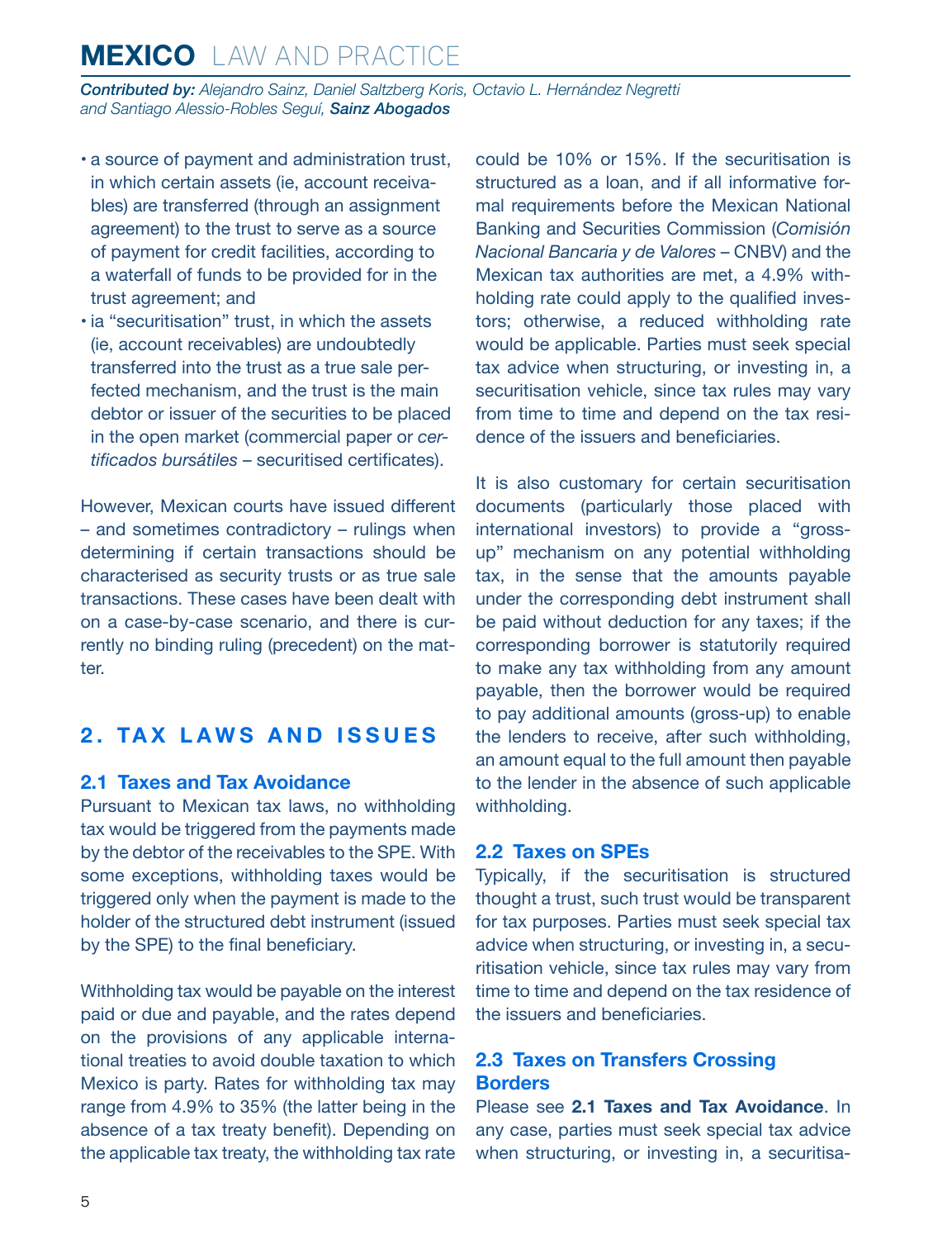<span id="page-5-0"></span>tion vehicle, since tax rules may vary from time to time and depend on the tax residence of the issuers and beneficiaries.

#### **2.4 Other Taxes**

Depending on the nature of the assets, other taxes (for instance, value added tax and/or real estate transfer taxes) and income tax for the tax beneficiary of the collection of the account receivables might apply in connection with securitisation transactions. In any case, parties must seek special tax advice when structuring, or investing in, a securitisation vehicle, since tax rules may vary from time to time and depend on how the vehicle was structured and the tax residence of the issuers and beneficiaries, as well as the availability of tax treaties to the case concerned.

#### **2.5 Obtaining Legal Opinions**

Obtaining legal opinions on the validity and enforceability of the documentation and securitisation transaction is a requirement by the CNBV in public securitisations, and is also customarily requested by the creditors and investors. The material conclusions and qualifications might vary based on how the transaction was finally documented, the governing laws and jurisdiction of the ancillary documents, the type of underlying assets, the collateral instruments, the existence of guarantors, the nationality of the relevant parties, etc. All legal opinions would likely be qualified by the applicable bankruptcy laws and potential bankruptcy proceedings of the debtors and guarantors.

#### **3 . A C C O U N T I N G R U L E S AND ISSUES**

#### **3.1 Legal Issues with Securitisation Accounting Rules**

The only policy is to follow Mexican *Normas de Información Financiera* (NIFs) and to prepare the accounting information to be quarterly and annually disclosed to the stock exchange market following those principles.

Accounting treatment may guide the tests for "true sale" and consolidation. The assignor must transfer the control of the economic benefits of the receivables to the SPE, and is not obliged to repurchase the assets, except under the limited recourse provisions. The assignor must not have control of the SPE to avoid consolidation effects, if applicable.

This guide does not provide any analysis or advice related to accounting rules. Parties must seek accounting guidance when structuring or participating in securitisation transactions.

#### **3.2 Dealing with Legal Issues** Please see **2.5 Obtaining Legal Opinions**.

#### **4 . L A W S A N D R E G U L AT I O N S S P E C I F I C A L LY R E L AT I N G TO SECURITISATION**

#### **4.1 Specific Disclosure Laws or Regulations**

The most important laws or regulations that govern securitisation transactions are as follows:

- the Mexican Federal Civil Code (*Código Civil Federal*);
- the Mexican Code of Commerce (*Código de Comercio*);
- the General Law of Negotiable Instruments and Credit Transactions (*Ley General de Títulos y Operaciones de Crédito*);
- the Mexican Securities Exchange Law (*Ley del Mercado de Valores*);
- the Mexican Credit Institutions Law (*Ley de Instituciones de Crédito*);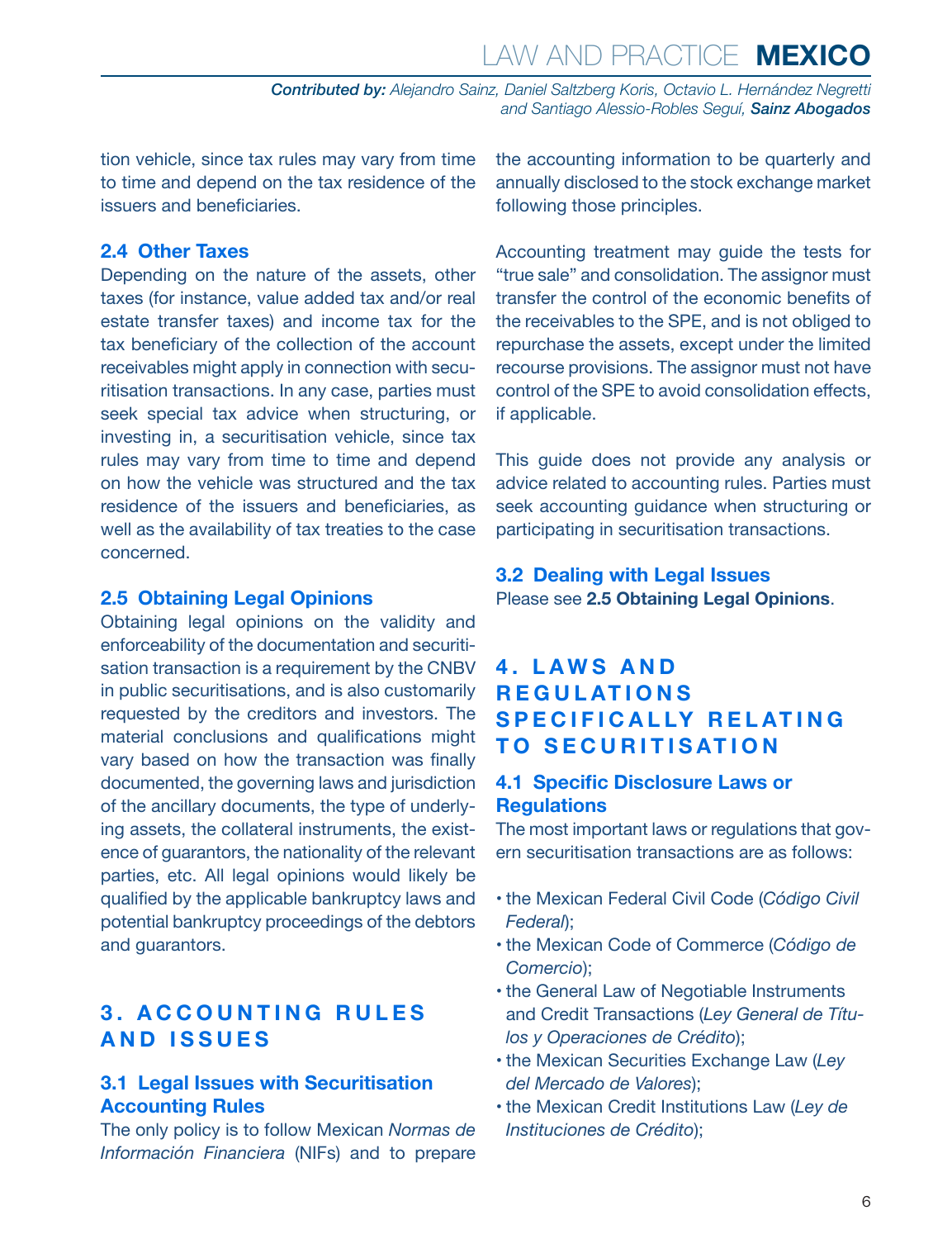<span id="page-6-0"></span>*Contributed by: Alejandro Sainz, Daniel Saltzberg Koris, Octavio L. Hernández Negretti and Santiago Alessio-Robles Seguí, Sainz Abogados*

- the general rules applicable to the issuers of securities and other key players in the Mexican Stock Exchange (*Disposiciones de Carácter General aplicables a las emisoras de valores y a otros participantes en el mercado de valores*) and any other general rules that are issued, from time to time, by the CNBV; and
- Mexican tax laws.

#### **4.2 General Disclosure Laws or Regulations**

The Mexican Securities Exchange Law and the general rules applicable to the issuers of securities and other key players in the Mexican Stock Exchange (*Disposiciones de Carácter General aplicables a las emisoras de valores y a otros participantes en el mercado de valores*) oblige the issuer of securities registered before the National Securities Registry (*Registro Nacional de Valores* – RNV) to periodically disclose information on the issuer of an accounting, economic, financial and legal nature to the public.

Pursuant to the Mexican Securities Exchange Law and the internal regulation of the Mexican Stock Exchange (*Bolsa Mexicana de Valores*), the issuers of securities registered before the RNV must disclose the following periodic information to the CNBV (for further disclosure to the investors):

- continuing reports regarding corporate acts, resolutions of corporate bodies and any notices in connection therewith to fulfil legal provisions or provisions of the securities issued;
- quarterly unaudited financial statements;
- annual financial statements;
- annual reports of the activities of the corporate bodies of the SPE;
- any report regarding corporate acts approved by the corporate bodies of the SPE;
- any report with relevant information to be disclosed in connection with material events (*eventos relevantes*);
- the balance of the trust estate; and
- in general, any other required information pursuant to the applicable regulations issued by the CNBV.

#### **4.3 Credit Risk Retention**

In Mexico there are no special rules on credit risk retention in the sense that the issuer needs to retain a certain percentage of the credit risk of the assets that were transferred (ie, to the trust) as part of the securitisation transaction. In some cases, hedges might be required to cover exchange rate fluctuations. As regulated entities, financial institutions must observe certain creditrisk parameters and guidance prior to entering into certain credit transactions.

#### **4.4 Periodic Reporting**

SPEs implementing securitisations must disclose periodic information to the CNBV (for further disclosure to the investors), including quarterly unaudited financial statements, together with reports containing any comment related to the administration of the SPE, the integration of the SPE estate, its operations and financial condition (such quarterly financial statements must be signed by the common representative or legal representative of the SPE, as well as by the Chief Financial Officer of the assignor) and annual audited financial statements (which must also be signed by the same officers).

#### **4.5 Activities of Rating Agencies**

Depending on the type of instruments, the targeted investors (public market) and the structure of the corresponding securitisation transaction, the authority might request to independently ascertain the value and grading of the issuance through credit-risk rating opinions to be issued by qualified rating agencies (RAs). Such opinions would need to be obtained prior to the issuance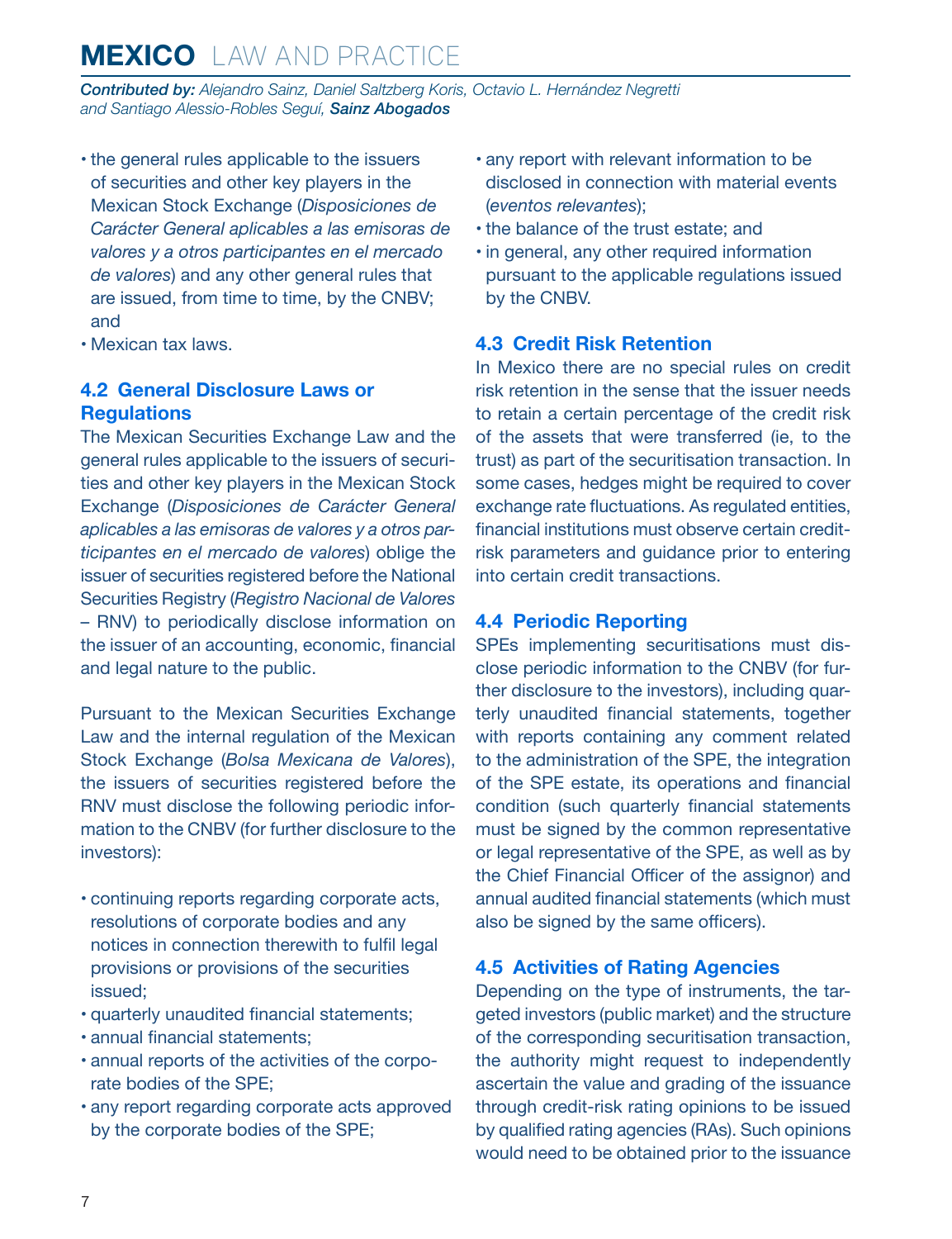<span id="page-7-0"></span>of the debt instrument that is the subject matter of the qualification.

RAs are regulated by the CNBV. Only seven agencies are currently authorised to operate in México in such capacity: Fitch México, S&P Global Ratings, Moody's de México, HR Ratings de México, Verum, DBRS and AM Best.

The Mexican securities laws and regulations provide penalties for the RAs in case of wrongdoings related to the opinions issued in connection with issuers and securitisation instruments. The authorisation of the RAs might be revoked in the case of serious infringements.

#### **4.6 Treatment of Securitisation in Financial Entities**

There are applicable Mexican rules and guidelines that regulated financial entities must observe regarding the treatment of capital, reserves, anti-money laundering and liquidity.

#### **4.7 Use of Derivatives**

The use of derivatives is generally governed by the Mexican Securities Exchange Law (*Ley del Mercado de Valores*) and the secondary regulations issued by competent authorities, including guidelines by the Mexican National Bank (*Banco de México*). Penalties for non-compliance are also generally set forth in the Mexican Securities Exchange Law and enforceability relies on the Mexican Banking Commission (*Comisión Nacional Bancaria y de Valores*) (equivalent to the SEC in the US).

#### **4.8 Investor Protection**

Issuers and financial institutions must observe rules regarding know-your-client, anti-money laundering, looking-forward statements, and similar provisions that are applicable to securitisation transactions in order to protect the interests of investors. Penalties would be applied by the CNBV, depending on the nature and effects of the infringement.

**4.9 Banks Securitising Financial Assets** Please see **4.1 Specific Disclosure Laws or Regulations**.

#### **4.10 SPEs or Other Entities**

SPEs used in public securitisations would most likely be organised as trusts. Other secured transactions or private securitisations could take the form of a Mexican private entity – most likely an SA de CV or an SRL de CV (Mexican equivalents to a US corporation or a US limited liability company). In this last scenario, both types of entities are governed by the same corporate rules, have the same tax treatment (in Mexico) and are subject to the same bankruptcy provisions.

#### **4.11 Activities Avoided by SPEs or Other Securitisation Entities**

This question is not applicable in Mexico.

#### **4.12 Material Forms of Credit Enhancement**

Common credit enhancements include cash reserves, deposits, guarantees, letters of credit and credit default swaps. Additional liquidity facilities and over-collateralisation are also customarily required as a form of credit enhancement.

#### **4.13 Participation of Government-Sponsored Entities**

Some government-sponsored entities have participated in securitisations, mainly with respect to housing loans and mortgages, such as:

- *Instituto del Fondo Nacional de la Vivienda para los Trabajadores* (INFONAVIT);
- *Fondo de la Vivienda del Instituto del Seguro Social al Servicio de los Trabajadores del Estado* (FONHAPO);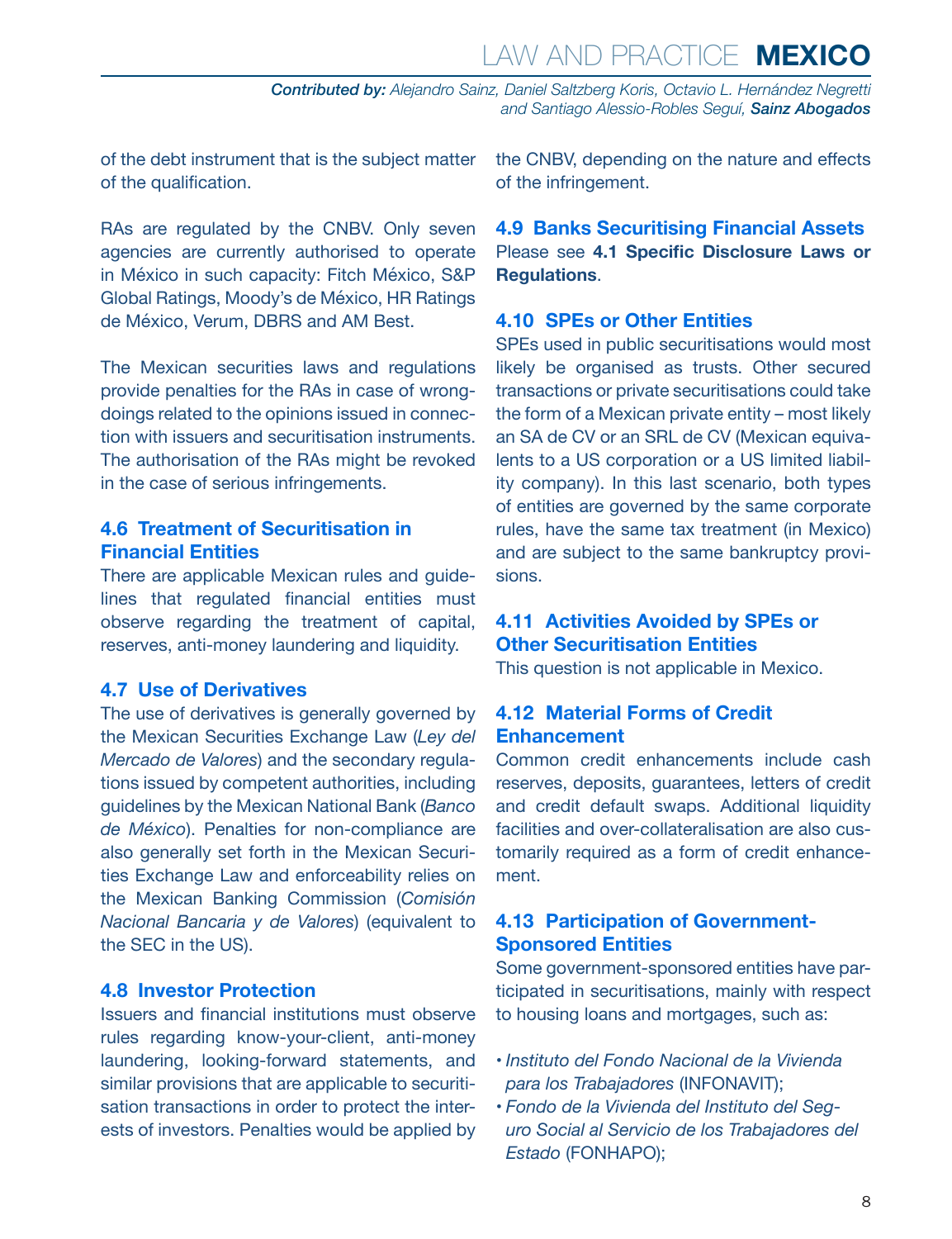<span id="page-8-0"></span>*Contributed by: Alejandro Sainz, Daniel Saltzberg Koris, Octavio L. Hernández Negretti and Santiago Alessio-Robles Seguí, Sainz Abogados*

- *Fideicomiso Fondo Nacional de Habitaciones Populares* (FOVISSSTE); and
- *Sociedad Hipotecaria Federal* (SHF).

**4.14 Entities Investing in Securitisation**

Insurance companies and pension funds participate as holders of debt instruments structured as securitisations, with some regulatory differences regarding their investments, individual investors and other types of entities, including asset managers.

#### **5. DOCUMENTATION**

#### **5.1 Bankruptcy-Remote Transfers**

In order to achieve a bankruptcy-remote structure, it is important to carry out the transfer of financial assets to an SPE in the form of a Mexican trust. Such a transaction should imply an adequate consideration or full market value in exchange (as consideration) to support or indicate an outright assignment rather than a grant of a security interest. To cover the above, it is advisable to obtain a fair-market value for the assets as determined by an external and independent appraiser, and for the assignor of the assets to waive any right to use the proceeds from the assets assigned. Such assignment will be perfected if it is carried out under the formalities described in this article.

Although it is common for the assignor and assignee to agree and covenant that the assets will be the property of the SPE, there is a high risk of Mexican courts presiding over bankruptcy procedures to determine that such assets are, in fact, part of the debtor's estate.

#### **5.2 Principal Warranties**

The principal warranties used in securitisation documents under Mexican law include the following:

- that the organisation and powers of attorney are valid and existing;
- that authorisations and approvals were obtained;
- that the execution of the securitisation documents will not breach any laws, articles of incorporation or other material agreements of the assignor;
- that the securitisation documents constitute, upon due execution, legal, valid, binding and enforceable obligations of the assignor;
- that no insolvency proceeding has been initiated against the assignor; and
- that no event of default has occurred on the underlying agreement of the assets.

#### **5.3 Principal Perfection Provisions**

As provided for in **1.3 Transfer of Financial**  Assets, a transfer of rights will become effective against the debtor upon its due notification to such debtor, and against third parties as from the date of its filing before the RUG. In public securitisation transactions, the exercise of rights and remedies – as provided for in the issuance documents – is typically reserved to the common representative, who will act in the best interest of the investors, following their instructions.

#### **5.4 Principal Covenants**

The principal covenants used in securitisation documents under Mexican law include the following:

- the obligation of the assignor to comply with any and all of its obligations under the underlying agreements from which the assets arise;
- the obligation of the assignor to promptly inform the assignee (trustee of the SPE) of any action that could jeopardise the compliance of its obligations over the underlying agreements, and of any event of default that has occurred or is likely to occur under the underlying agreements;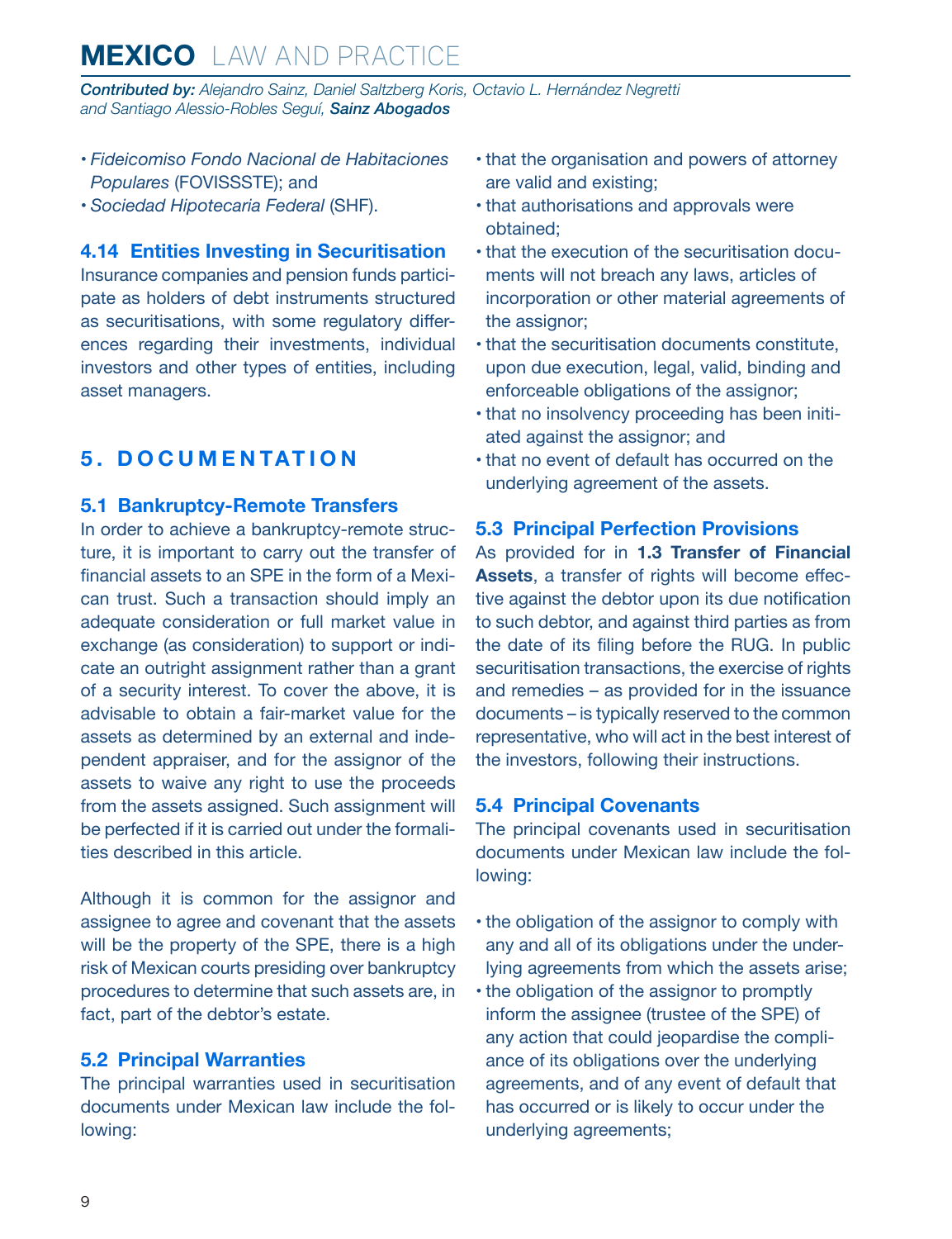## LAW AND PRACTICE **MEXICO**

*Contributed by: Alejandro Sainz, Daniel Saltzberg Koris, Octavio L. Hernández Negretti and Santiago Alessio-Robles Seguí, Sainz Abogados*

- <span id="page-9-0"></span>• reporting obligations from the assignor regarding its ordinary course and business;
- the maintaining and keeping of books and records;
- the compliance of the assignor with any and all applicable laws and regulations and any and all permits, licences, authorisations or regulatory obligations, and the maintenance of such in full force and effect;
- ordinary limitations on sales, assignments or entering into transactions that could imply a reduction in the equity value of the assignor;
- limitations on consolidating or merging with or into, or conveying, leasing or transferring all or substantially all of its assets (with certain ordinary exceptions); and
- the obligation of the assignor to carry out all necessary and required acts and actions to collect, recover and/or obtain the goods.

#### **5.5 Principal Servicing Provisions**

The servicing provisions are generally set forth in a management agreement with the trust manager and relate to collection, servicing and reporting, among other general items.

#### **5.6 Principal Defaults**

The principal events of default used in securitisation documents under Mexican law include the following:

- failure to pay any amounts due under the securitisation documents:
- failure to perform covenants or obligations;
- if any representation, warranty, certification or statement made by the assignor, or any certificate, financial statement or other document delivered, proves to have been incorrect in any material respect;
- the commencement of a voluntary insolvency proceeding or the commencement of an involuntary insolvency proceeding if such situation is not appealed, challenged or dismissed within a certain term; and

• any change of control.

#### **5.7 Principal Indemnities**

The principal indemnities used in securitisation documents under Mexican law are (without limitation) to hold each investor and related party harmless from and against any and all losses incurred, and to reimburse all costs, charges and expenses in connection with investigating, disputing or defending any action or claim as such loss is incurred, provided that such loss does not result from an investor's gross negligence, wilful misconduct or fraud, as determined by a court of competent jurisdiction by final and nonappealable judgment.

#### **6 . R O L E S A N D RESPONSIBILITIES OF THE PARTIES**

#### **6.1 Issuers**

The SPEs would act as issuer and most likely would be limited to activities related to the securitisation. In the case of public securitisations, an SPE would have to comply with maintenance requirements and obtain authorisation from the CNBV to issue securities.

#### **6.2 Sponsors**

The company incorporating the SPE and generating receivables being securitised is considered the sponsor.

#### **6.3 Underwriters and Placement Agents**

Generally, financial institutions will carry out the structuring and placement of the securities, and will assist the issuer and sponsor to register and carry out the necessary procedures before the stock market authorities (CNBV, RNV, etc).

#### **6.4 Servicers**

Generally, an affiliate of the sponsor, or the sponsor, would act as an administrator and would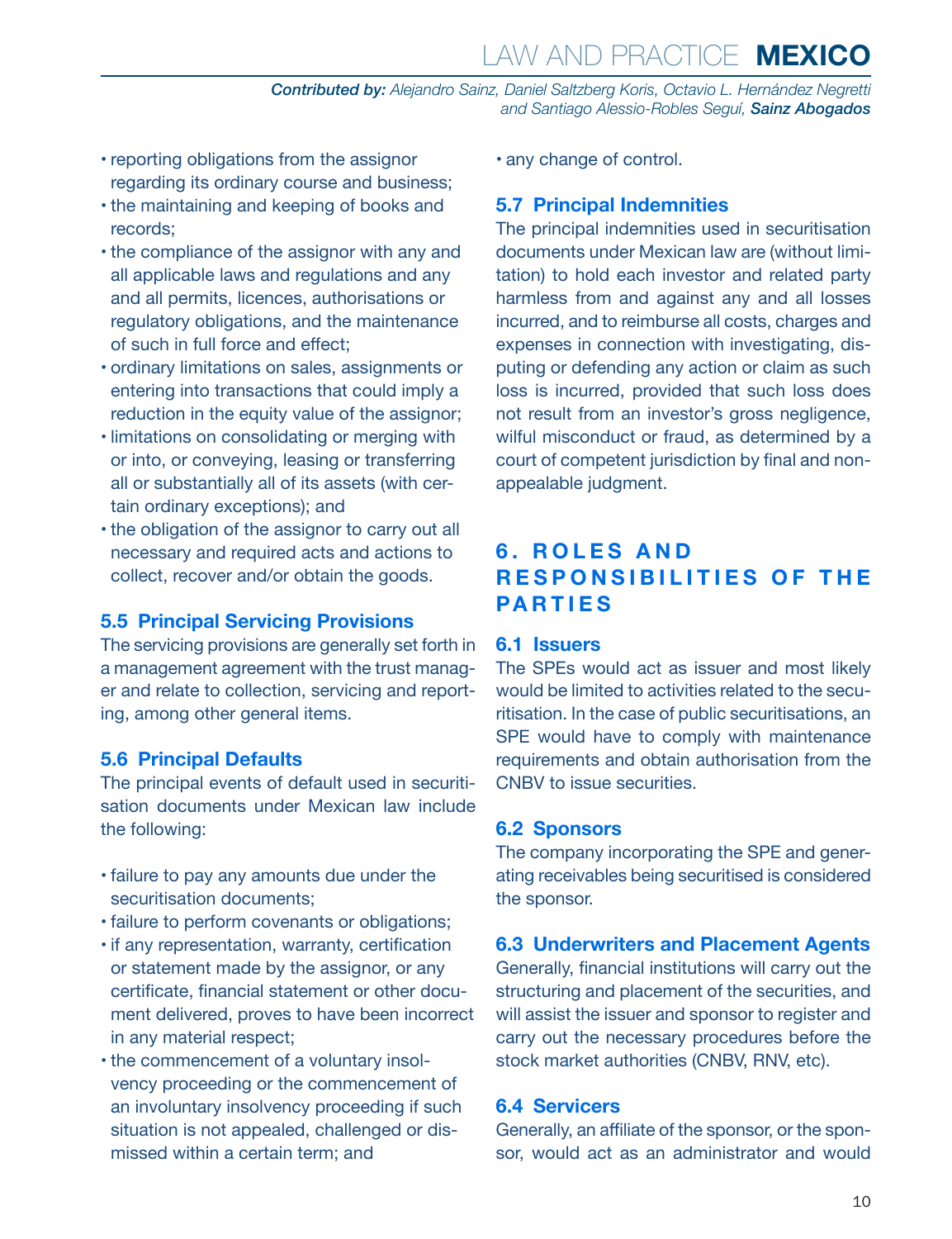<span id="page-10-0"></span>*Contributed by: Alejandro Sainz, Daniel Saltzberg Koris, Octavio L. Hernández Negretti and Santiago Alessio-Robles Seguí, Sainz Abogados*

carry out collection activities and prepare the collection reports. However, in public securitisations it is customary to engage a third party to act as servicer and administrator of the assets.

#### **6.5 Investors**

Investors usually have no major responsibilities. Typically, in addition to payment rights, investors would be entitled to direct the trustee to take certain actions, including enforcement and other actions, and could request information and other customary covenants as provided in the transaction documents.

#### **6.6 Trustees**

Typically, a financial institution will act as trustee and be in charge of managing the trust and its estate. In addition, a different financial institution would be appointed as common representative in charge of monitoring the interest of the investors. The rights and obligations of the issuance trustee and the common representative are described in the issuance documentation, alongside the terms and conditions relating to its removal and substitution.

#### **7 . S Y N T H E T I C SECURITISATION**

#### **7.1 Synthetic Securitisation Regulation and Structure**

There are no specific rules and regulations applicable to synthetic securitisations, so any structure would have to follow the general rules for securitisations. While not typical, the principal structures used for synthetic securitisation would include a risk mitigation method, such as credit derivatives, non-compliance insurance or placing additional collateral to secure payment obligations.

#### **8. SPECIFIC ASSET TYPES**

#### **8.1 Common Financial Assets**

The most common financial assets securitised in Mexico are those that generate cash flows used to pay the costs of maintaining the securitisation structure and returns to investors, including mortgages and account receivables (credit receivables, airline ticket receivables, highway toll receivables and other infrastructure receivables, as well as receivables against government for services to be provided or infrastructure proiects).

#### **8.2 Common Structures**

The type of financial asset does not determine the securitisation structure. See **2.1 Taxes and Tax Avoidance** for the most common structures.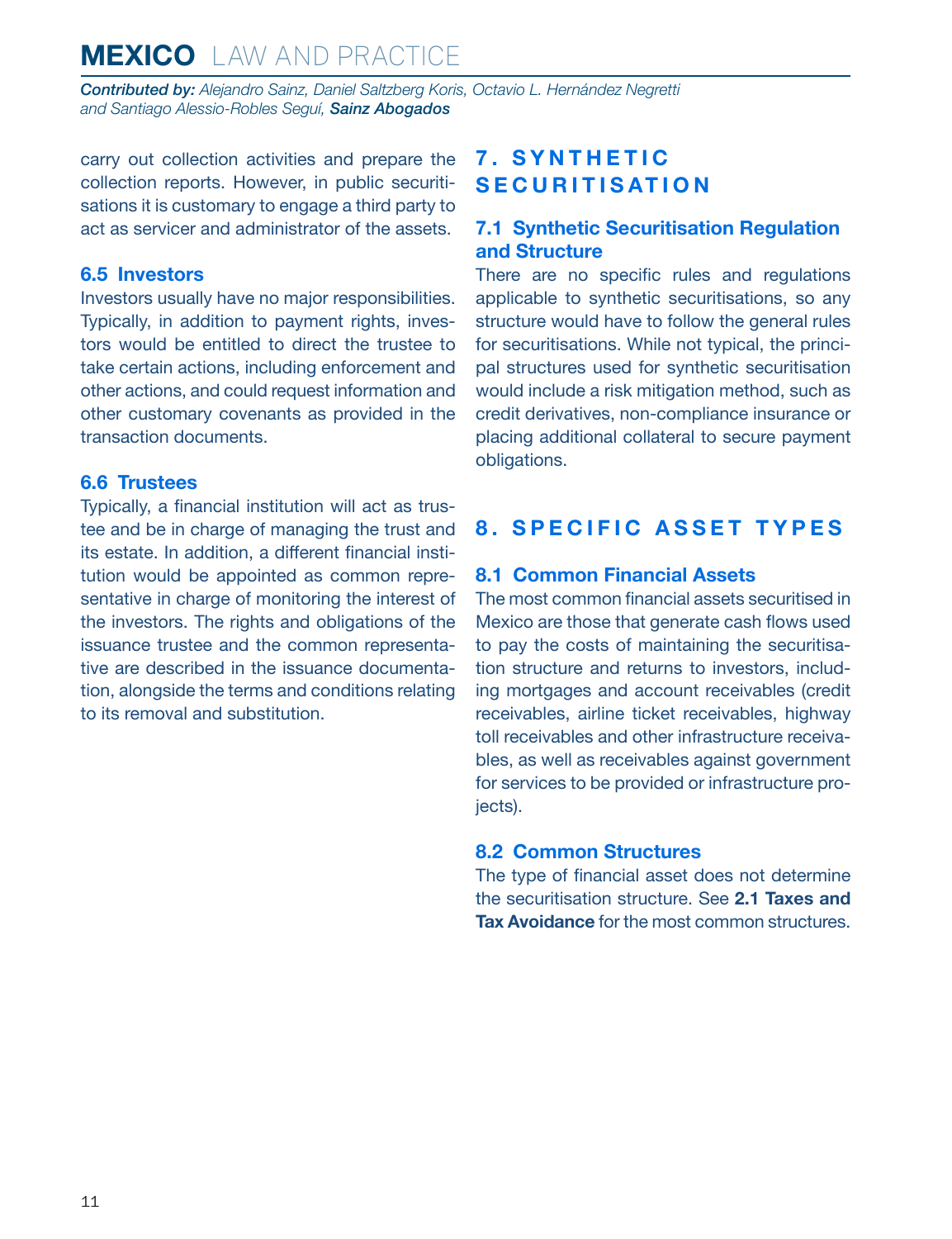## LAW AND PRACTICE **MEXICO**

*Contributed by: Alejandro Sainz, Daniel Saltzberg Koris, Octavio L. Hernández Negretti and Santiago Alessio-Robles Seguí, Sainz Abogados*

**Sainz Abogados** is a Mexican law firm that focuses on delivering creative and problem-solving results to its clients. The firm has a dynamic and complex domestic and cross-border practice, representing a broad base of clients, ranging from some of the world's largest companies (including Fortune 500 and financial institutions) to entrepreneurs. The members of Sainz Abogados rely on a collaborative approach, aimed to ensure a high degree of responsiveness, providing accurate, efficient, timely and tailor-made solutions. The firm is recognised by clients and peers for having a highly efficient top-tier team of lawyers with sophisticated transactional and litigation capabilities. The main areas of practice are corporate and transactional, dispute resolution, energy, financing & financial instruments, insolvency & restructuring, labour & employment and real estate.

#### <span id="page-11-0"></span>**AUTHORS**



**Alejandro Sainz** chairs the Restructuring and Insolvency Practice Area and is a member of the Finance, Compliance & Investigations, and Mergers and Acquisitions practice groups at

Sainz Abogados. He has more than 30 years' experience in advising and representing clients on cross-border insolvencies and restructurings (both out-of-court and in-court – concursos mercantiles), finance, refinancing and corporate reorganisations, as well as the purchase and sale of assets in special situations and distress. He represents clients from various industries, including domestic and foreign companies, public and private, as well as several ad-hoc committees of international bondholders and noteholders issued abroad by Mexican issuers.



**Daniel Saltzberg Koris is a** Partner in the Real Estate and Gaming Practices at Sainz Abogados. He has more than 15 years of experience in operations involving real estate

developments, financing and acquisitions. In Mexico he represents international public and private investment funds in all the vertical markets of the industry, as well as Investment Trusts (FIBRAS). Daniel also represents developers and private equity funds in acquisitions, the development of financing, asset management and the sale of real estate.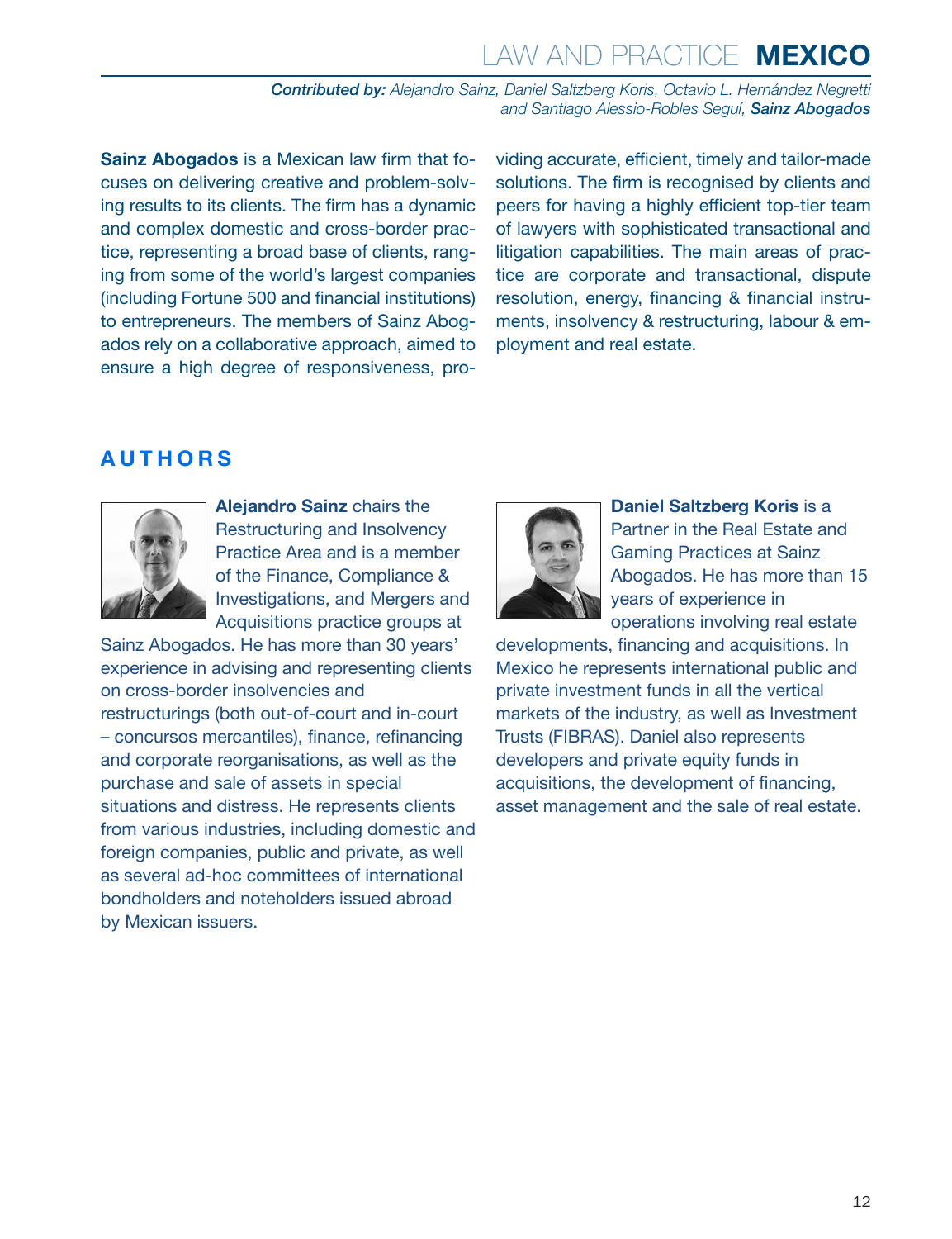*Contributed by: Alejandro Sainz, Daniel Saltzberg Koris, Octavio L. Hernández Negretti and Santiago Alessio-Robles Seguí, Sainz Abogados*



**Octavio L. Hernández Negretti**  is a Partner in the Private Equity, Mergers and Acquisitions and Financing practice areas of Sainz Abogados, mainly representing private equity funds

and financial institutions (foreign and domestic) in investments, divestments and financings in Mexico and abroad. Octavio's clients participate in several industries, including manufacturing, asset management, restaurants, franchises and professional services. In addition, Octavio advises various groups of entrepreneurs in Mexico. He commonly represents financial institutions and debt funds, as creditors, as well as corporate borrowers, in their credit operations and guarantee structures, including subordinated debt structures (mezzanine), among other complex financing structures.



**Santiago Alessio-Robles Seguí** 

is a Partner at Sainz Abogados and represents national and international clients in a broad range of transactional matters, providing legal advice in the

areas of corporate, finance and commercial law, including reorganisations, restructurings and workouts, bankruptcy and cross-border procedures, corporate finance, foreign investment and joint ventures. He has more than ten years' experience in complex insolvency, bankruptcy and restructuring proceedings.

#### Sainz Abogados

Boulevard Manuel Avila Camacho 24, 21st Floor Lomas de Chapultepec Mexico City Zip Code 11000

Tel: +52 (55) 91 785 052 Fax: +52 (55) 55 403 433 Email: [info@sainzmx.com](mailto:info@sainzmx.com) Web: [www.sainzmx.com](http://www.sainzmx.com)

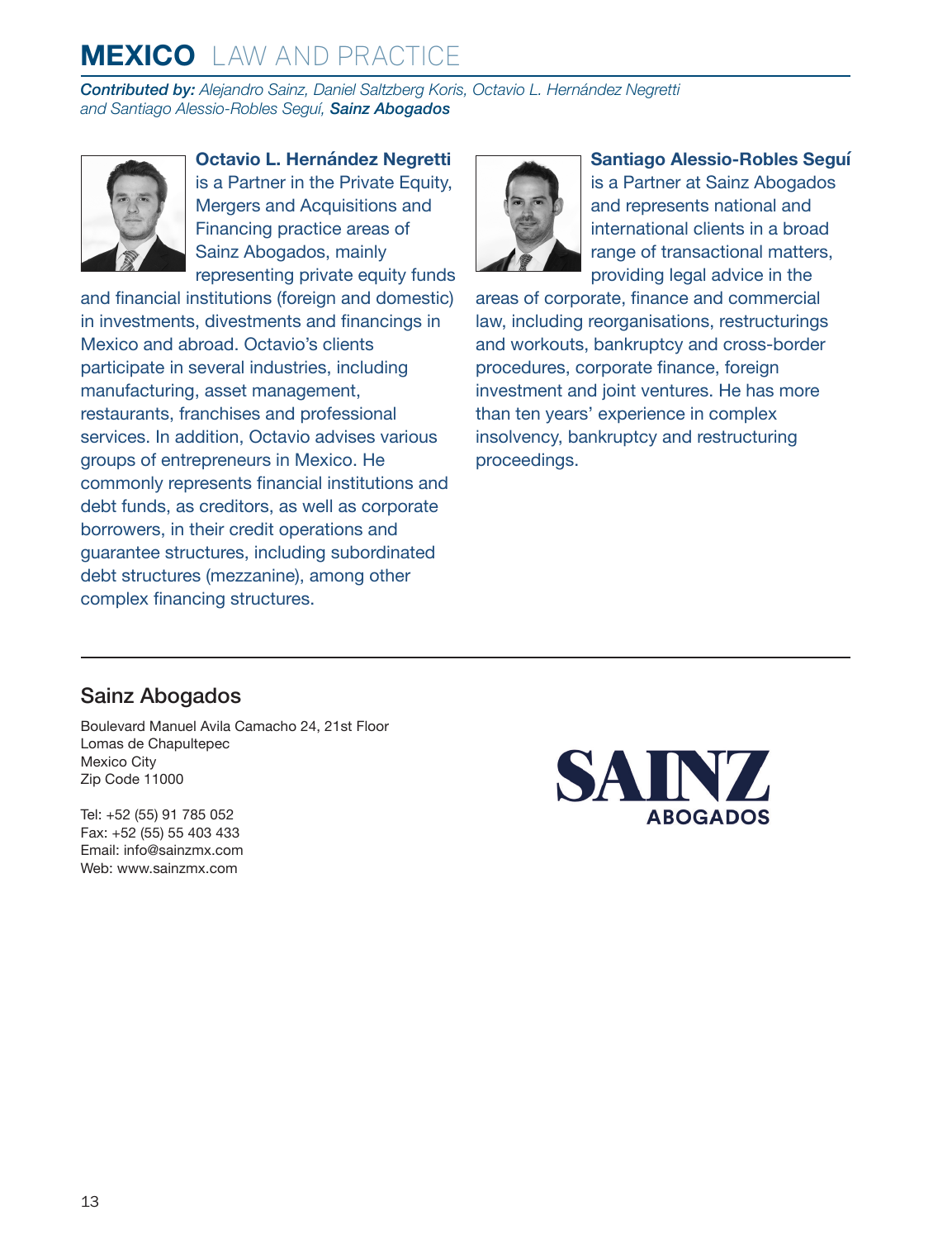## Trends and Developments

*Contributed by:*

*Alejandro Sainz, Daniel Saltzberg Koris, Octavio L. Hernández Negretti and Santiago Alessio-Robles Seguí Sainz Abogados see p.17*

#### Characterisation of a True Sale Transaction vis-à-vis Bankruptcy

An essential element of public securitisation transactions and other types of private structured financings is the isolation of underlying assets through transferring such assets to special purpose vehicles or entities (SPE) created in such a way that can be considered bankruptcy remote.

In Mexico, trusts (*fideicomisos*) are the most common form of SPE for securitisations and other private secured transactions. Although Mexican trusts are commercial contracts governed by Mexican laws (which provide for certain mandatory provisions that cannot be modified or waived), this vehicle allows for enough flexibility and is widely used for these purposes. Trusts used for public securitisations and similar private secured transactions typically consist of three parties: the settlor, the trustee and the beneficiary (investors).

For an assignment in favour of a Mexican trust to be considered a "true sale", whether the assignor of the assets received adequate consideration or full market value in exchange of the transferred assets should be analysed, to evidence an assignment rather than a simple grant of a security interest. If the transfer was performed as a "true sale", then the assignment of the receivables should not be considered as collateral to a credit facility and, in principle, such assets should not be subject to bankruptcy look-back/claw-back provisions (ie, the period when transactions can be reviewed, and in some cases declared null and void, to protect creditors from debtors who have engaged in fraudulent activity that diminishes the value available for such creditors).

If the transaction is characterised as a true sale, the assets transferred to the trust would be segregated from the debtor's estate and could not be clawed back to the debtor's estate. However, if the transaction is *not* characterised as a true sale, then the assets transferred into the trust would be deemed part of the debtor's estate and used to pay creditors according to the claims ranking provided in the Concursos Law.

In addition, when determining whether a transfer of financial assets should be considered as a secured financing or a true sale, the courts take several factors into consideration, including:

- whether the assignment was notified to the debtor of the accounts receivables;
- whether the assignee or the investors themselves continue to have a right of recourse against the assignor;
- whether the assignor continues to service the accounts directly with the debtor of said accounts and mixes receipts with other operating funds (even by means of consolidating bank accounts at an accounting level);
- whether the assignor has rights over excess collections (either directly or as beneficiary in second place at the trust);
- whether the assignor retains an option to repurchase or recover the accounts (ie, through exercising a reversion right of the assets transferred into the trust, customarily provided for in Mexican trusts);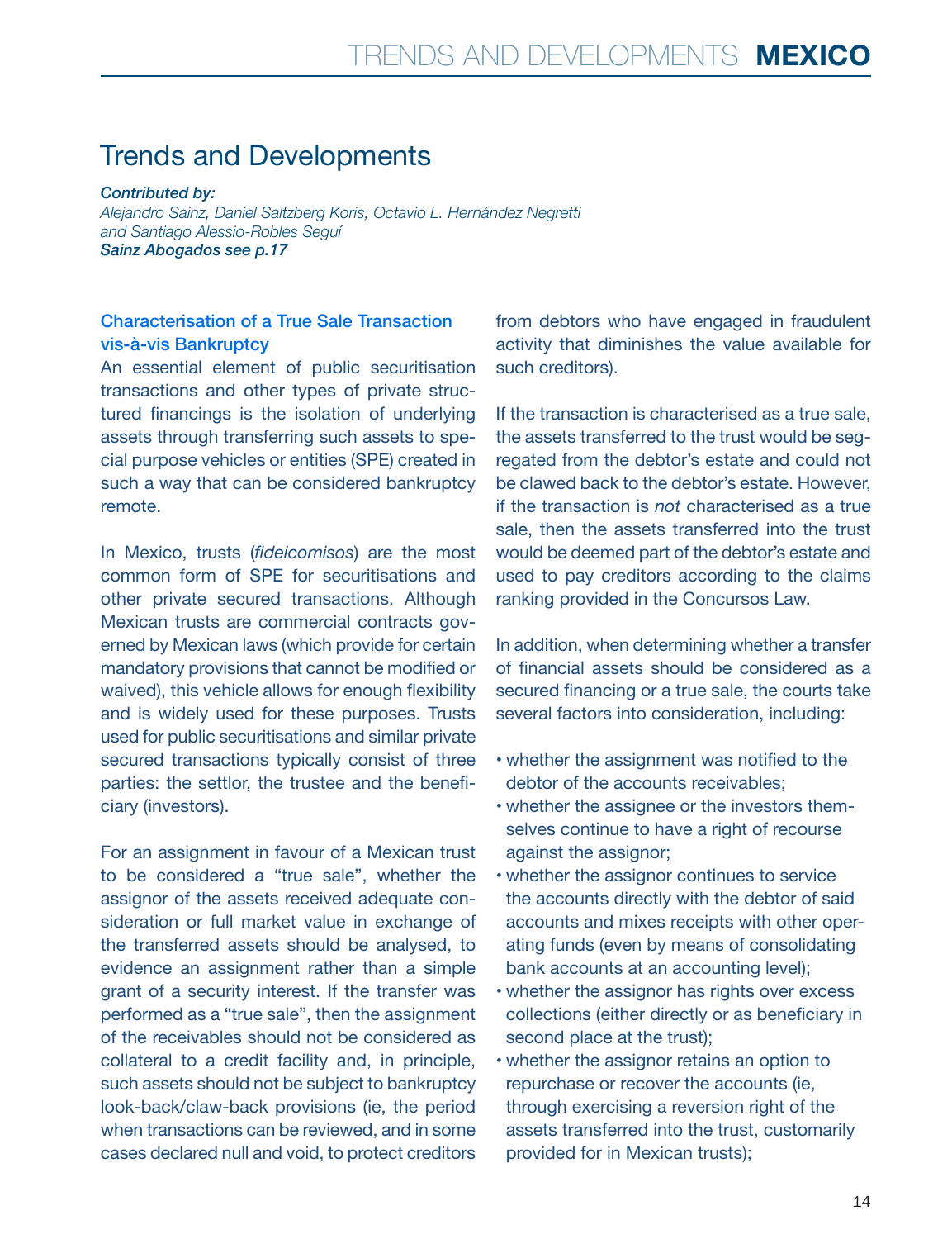## **MEXICO** TRENDS AND DEVELOPMENTS

*Contributed by: Alejandro Sainz, Daniel Saltzberg Koris, Octavio L. Hernández Negretti and Santiago Alessio-Robles Seguí, Sainz Abogados*

- whether the assignee can unilaterally alter the pricing terms;
- whether the assignor has the absolute power to alter or compromise the terms of the underlying asset assigned to the trust estate; and/or
- the parties' intentions and the specific language included in the agreement.

By performing this test, the courts assess the transaction from a legal and economic perspective, rather than focusing solely on the "labels/ titles" or language used by the parties in certain documents. Furthermore, by evaluating the foregoing, the courts aim to obtain a clear sense of whether or not the public interest protected by the public policy provided in Article 1 of the Mexican Concursos Law (in the event of a Mexican concurso proceeding) is being violated, and would be able to assess the situation on a caseby-case basis.

Notwithstanding the general use of the test above, Mexican courts have issued different – and sometimes contradictory – rulings when determining if certain transactions should be characterised as a security trust or as a true sale transaction. These instances have been dealt with on a case-by-case basis and there is currently no binding ruling (precedent) on the matter.

#### *Examples of recent rulings*

Some judges have deemed that any assets transferred by the debtor into a trust shall become part of the debtor's estate. This reasoning is stronger in cases where the assets or rights clearly continue in the possession of the debtor, or where there is a substantial relationship between the asset and the debtor. Examples include the following transactions:

• real property is transferred into a trust, while the debtor remains in possession in a depositary capacity, or accounts and services payments are rendered by the debtor;

- accounts receivables, in cases where the debtor remains in a direct relationship with the debtors of said receivables; and
- movable property, where the debtor remains in full operation, control and administration of the underlying goods.

In the event of bankruptcy and under this interpretation, the beneficiary will not be able to enforce its security provision under the trust, notwithstanding any default or breach. The claim could be recharacterised as an unsecured claim and be subject to the corresponding treatment under the plan of reorganisation for unsecured creditors. In the case of liquidation, the assets of the trust's estate could be used to pay the creditors according to the ranking and priority under the Concursos Law, in which the unsecured creditors rank at the bottom (with seniority over subordinated claims only).

In another case, a different Mexican court (in a concurso procedure) adopted a contradictory posture, stating that assets transferred to a security trust are not part of the debtor's estate since the debtor no longer has any property rights (title) over the assets transferred, pursuant to the provisions set forth in Article 381 of the General Law of Negotiable Instruments and Credit Transactions (*Ley General de Títulos y Operaciones de Crédito*), which states that "by virtue of the trust, the settlor transfers to a trust institution the property or the ownership of one or more goods or rights, as the case may be, to be used for lawful and determined purposes, entrusting the realisation of said purposes to the fiduciary institution itself."

This allows the beneficiary, acting through the trustee, to enforce its guarantee provisions and obtain, as payment, the assets transferred by the debtor, despite any bankruptcy proceeding.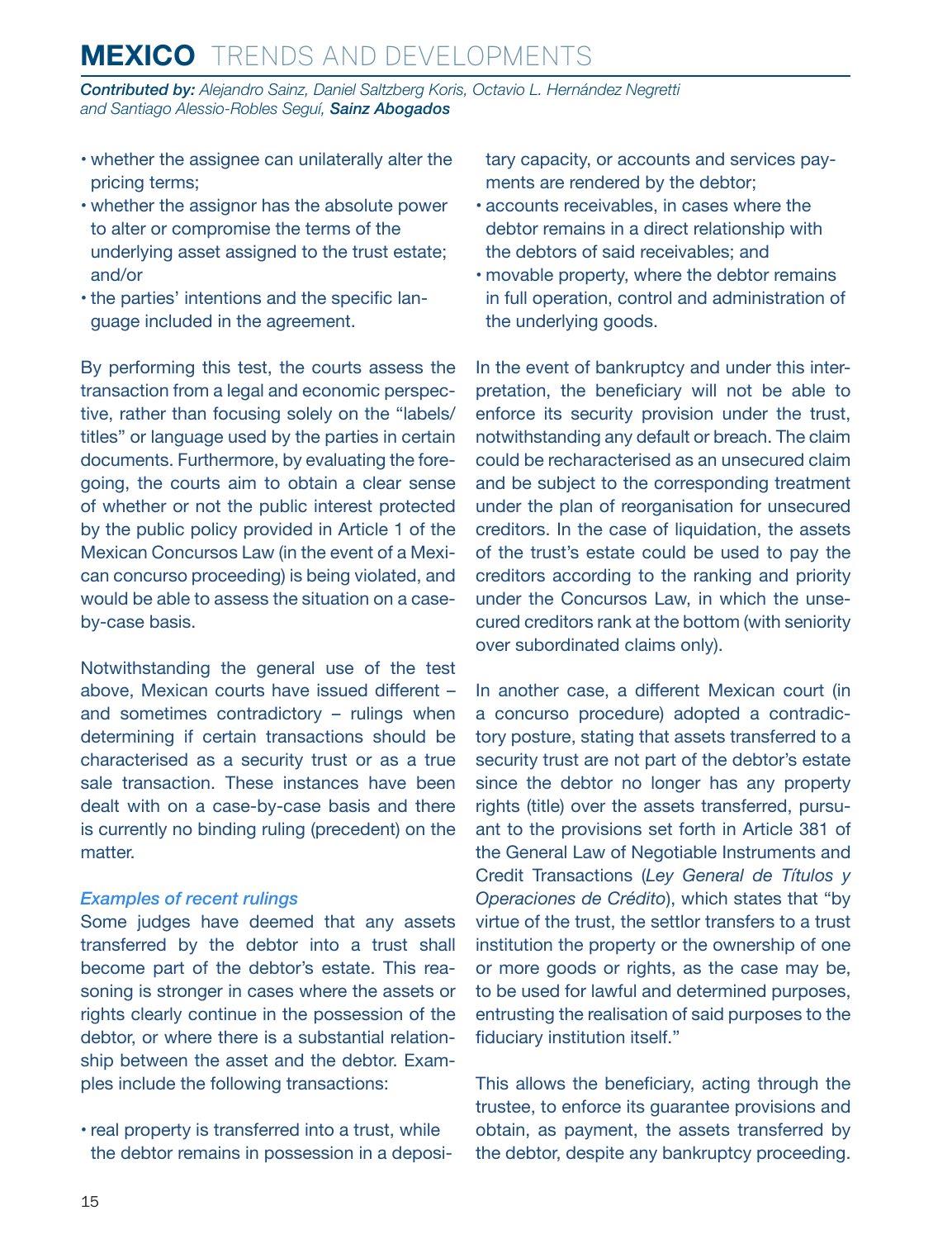Also, in this scenario, if the trustee successfully exercises its segregation rights before the concurso court, the creditor's rights under the guarantee trust will not be affected by any plan of reorganisation nor by any liquidation of the estate, as the trust assets could not be used to pay any claim within the bankruptcy proceeding. Any deficiency of the value of the assets in trust, versus the outstanding underlying indebtedness, could be claimed as unsecured credit by the corresponding creditor under the underlying loan agreement if the latter preserved a recourse against the settlor of the assets transferred into the trust.

On the other hand, the Collegiate Court ruled that a guarantee trust whose assets consist of accounts receivables derived from a debtor's ordinary business could not be held valid and shall not be considered as a true sale transaction, upon the filing of the bankruptcy petition. To support this ruling, the Collegiate Court stated that the bankruptcy proceeding is a matter of public interest, so a structure protecting only one creditor should not be effective.

Under this interpretation (not considered as a binding case precedent), any future proceeds subject to the guarantee trust should be considered the property of the debtor's estate and, thus, will become available to satisfy the indebtedness of the debtor according to the rankings set forth in the Mexican Bankruptcy Law, considering that the receivables were purportedly assigned outright to the trust estate only to serve as a source of repayment and not to transfer the title of such assets.

Also, based on this ruling, a debtor under a Mexican bankruptcy proceeding, or any other party with interest – ie, creditors, plaintiff or the Conciliator (which is the individual designated by the Federal Institute of Specialists in Concurso Proceedings (*Instituto Federal de Especialistas* 

*de Concursos Mercantiles*) as being responsible for, inter alia, publishing the creditors' deadline to submit proofs of claims, processing proofs of claims, serving as a mediator among the debtor and its creditors, and proposing a plan of reorganisation to the court) – could then attempt to file an ancillary proceeding within the same concurso proceeding, seeking the following:

- the annulment of the Mexican trust;
- the turnover of any proceeds in such Mexican trust to the debtor's estate; and
- even the claw-back of any monies disbursed by the Mexican trust after the filing of the bankruptcy (concurso) proceeding for the benefit of the debtor's estate.

Furthermore, the Court of Appeals (*Tribunales Colegiados de Circuito*) has issued several rulings adopting both interpretations regarding the characterisation or recharacterisation of a guarantee or securitisation trust. The courts have also considered a couple of contradictory additional matters, including that, in a typical true sale, the investor bears the risk of not being able to collect because it has no recourse against the assignor. On the other hand, a transaction in which the investor retains recourse against the assignor is more akin to a secured loan. However, as mentioned, none of the rulings are binding for the lower courts – district courts – and they have only persuasive authority.

#### Real Estate Investment Trusts

Other SPE used under Mexican laws in order to carry out a semi-securitisation (rights over real estates, rights over income derived from leases of real estates or financing for real estate developments) are the Mexican Real Estate Investment Trusts (*Fideicomisos de Inversión en Bienes Raíces –* FIBRA).

FIBRA is the name ascribed to trusts that are constituted for the following: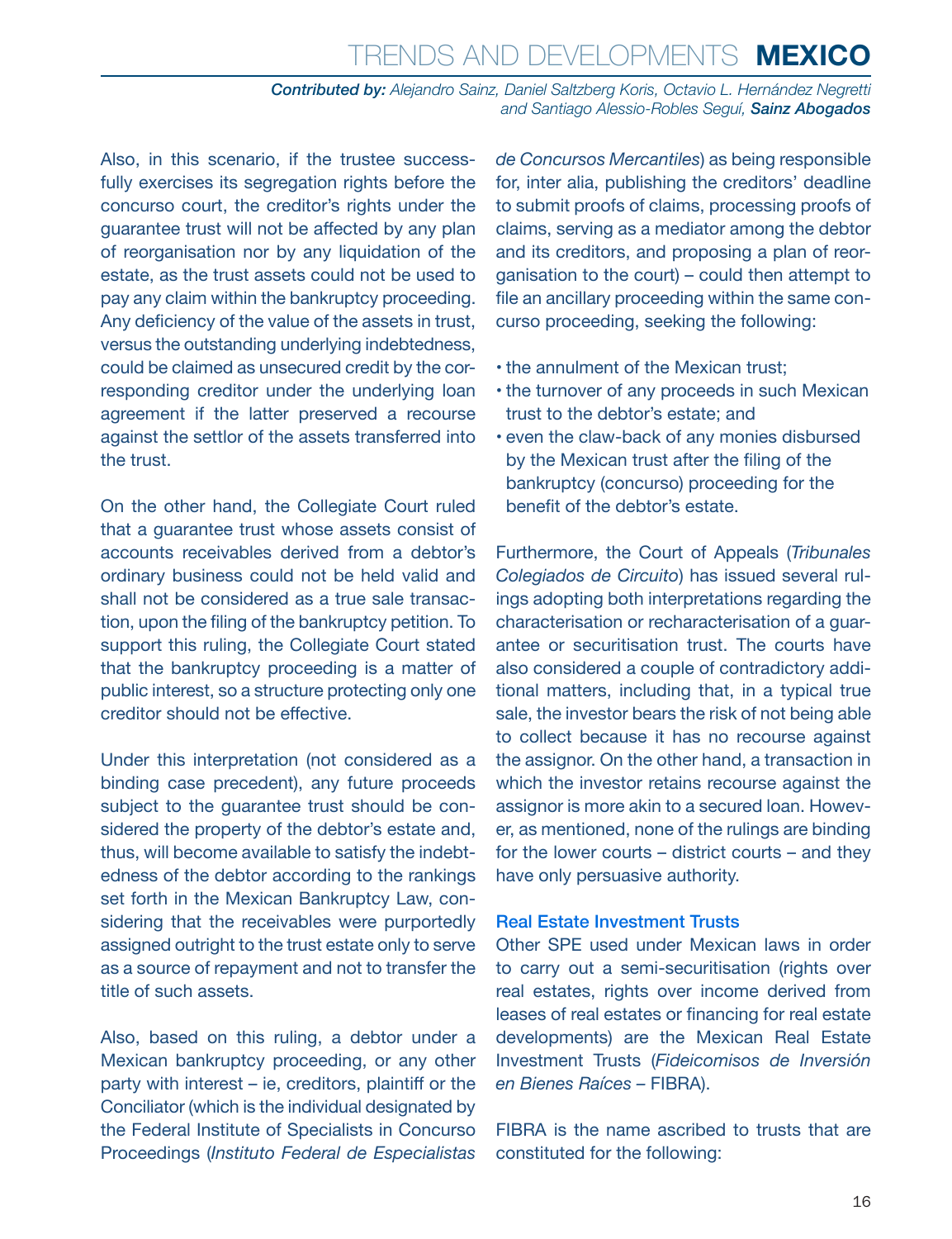## **MEXICO** TRENDS AND DEVELOPMENTS

*Contributed by: Alejandro Sainz, Daniel Saltzberg Koris, Octavio L. Hernández Negretti and Santiago Alessio-Robles Seguí, Sainz Abogados*

- the acquisition or construction of real estate specifically destined for leasing;
- the acquisition of the right to participate in the income derived from the leasing of real estate that forms part of the estate of the corresponding trust; or
- to provide financing for such purposes.

The aforementioned definition is provided by Article 187 of the Mexican Income Tax Law (*Ley del Impuesto Sobre la Renta*), which states that at least 70% of the trust estate must be invested in real estate or rights thereon, as specified above, and the remaining amount must be invested in securities issued by the Mexican Federal Government duly registered in the National Securities Registry (*Registro Nacional de Valores*) or in stocks of debt investment funds. Investments are evidenced through the issuance of "certificates of participation" over the trust estate, which must be placed in Mexico among the general public investors or be acquired by a group of investors comprising at least ten individuals who are not related and do not individually own more than 20% of the total amount of the outstanding certificates.

A "Business Trust" (*fideicomiso con actividades empresariales*) has independent legal capacity and is registered as a taxpayer with the Mexican authorities, thus the trust itself is the debtor and guarantees the investment of the securitisation with the trust's estate; therefore, the holder of the "certificates of participation" has direct recourse against the trust.

This type of vehicle has been trending over the past few years, and has provided liquidity to the Mexican real estate market. Based on recent market examples, investors planning to launch a FIBRA would need to take the following into consideration:

- fee structures and limits to fixed cost dilution – there are no clear-cut structures among these vehicles to charge fees, although certain vehicles provide cumbersome structures that are complicated for investors to understand and calculate, and such circumstance may have an impact on valuation;
- corporate governance generally, FIBRAs are externally managed, so good corporate governance on management has proved to have a favourable impact on valuations;
- diversification of asset class versus no diversification of asset class – although at first glance diversification of asset class may seem to be the obvious choice, certain market valuations conclude otherwise, therefore a precise assessment is highly recommended; and
- costs as with any other public traded vehicle, the costs of launching and maintenance of a FIBRA have to be considered.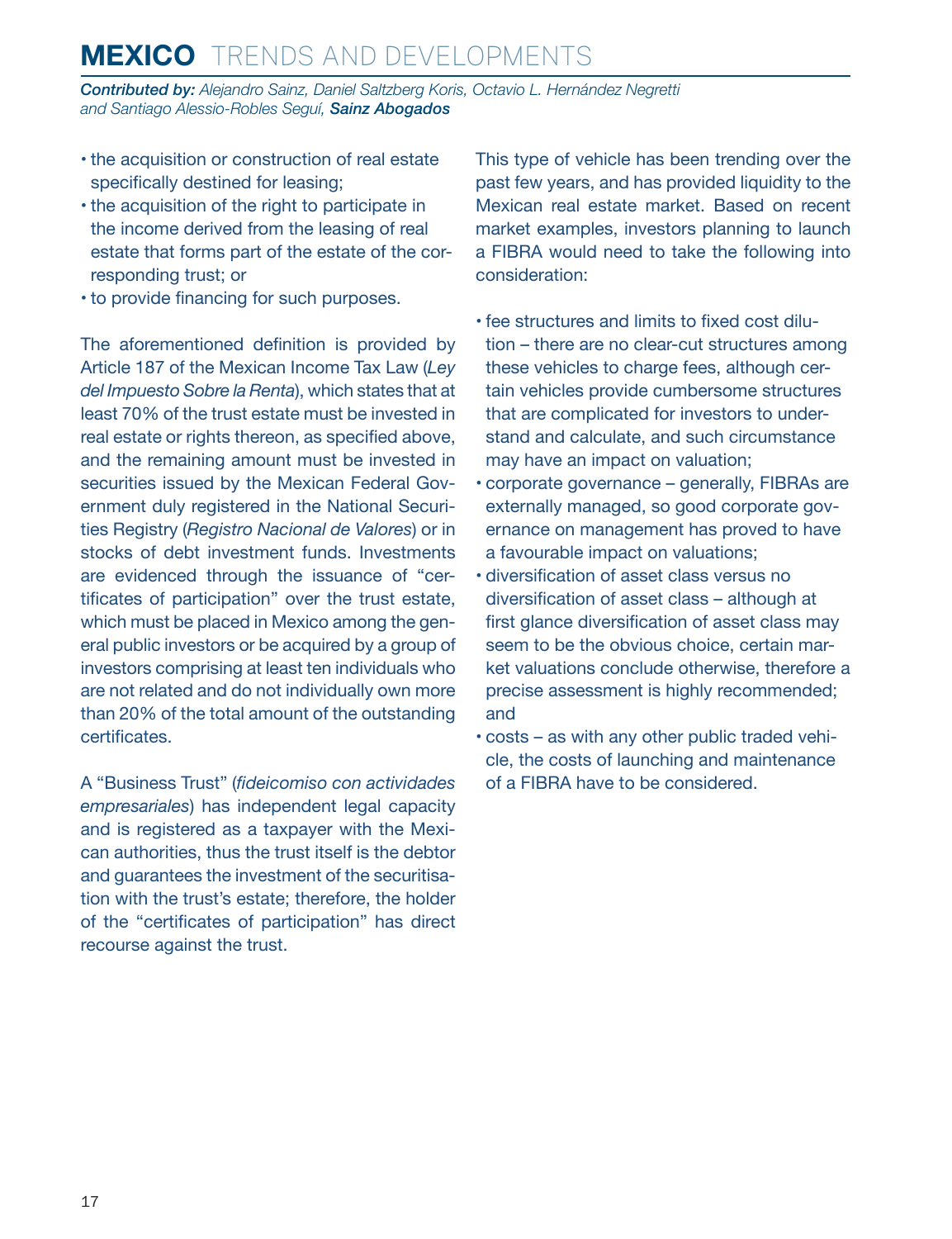**Sainz Abogados** is a Mexican law firm that focuses on delivering creative and problem-solving results to its clients. The firm has a dynamic and complex domestic and cross-border practice, representing a broad base of clients, ranging from some of the world's largest companies (including Fortune 500 and financial institutions) to entrepreneurs. The members of Sainz Abogados rely on a collaborative approach, aimed to ensure a high degree of responsiveness, providing accurate, efficient, timely and tailor-made solutions. The firm is recognised by clients and peers for having a highly efficient top-tier team of lawyers with sophisticated transactional and litigation capabilities. The main areas of practice are corporate and transactional, dispute resolution, energy, financing & financial instruments, insolvency & restructuring, labour & employment and real estate.

#### **AUTHORS**



**Alejandro Sainz** chairs the Restructuring and Insolvency Practice Area and is a member of the Finance, Compliance & Investigations, and Mergers and Acquisitions practice groups at

Sainz Abogados. He has more than 30 years' experience in advising and representing clients on cross-border insolvencies and restructurings (both out-of-court and in-court – concursos mercantiles), finance, refinancing and corporate reorganisations, as well as the purchase and sale of assets in special situations and distress. He represents clients from various industries, including domestic and foreign companies, public and private, as well as several ad-hoc committees of international bondholders and noteholders issued abroad by Mexican issuers.



**Daniel Saltzberg Koris is a** Partner in the Real Estate and Gaming Practices at Sainz Abogados. He has more than 15 years of experience in operations involving real estate

developments, financing and acquisitions. In Mexico he represents international public and private investment funds in all the vertical markets of the industry, as well as Investment Trusts (FIBRAS). Daniel also represents developers and private equity funds in acquisitions, the development of financing, asset management and the sale of real estate.